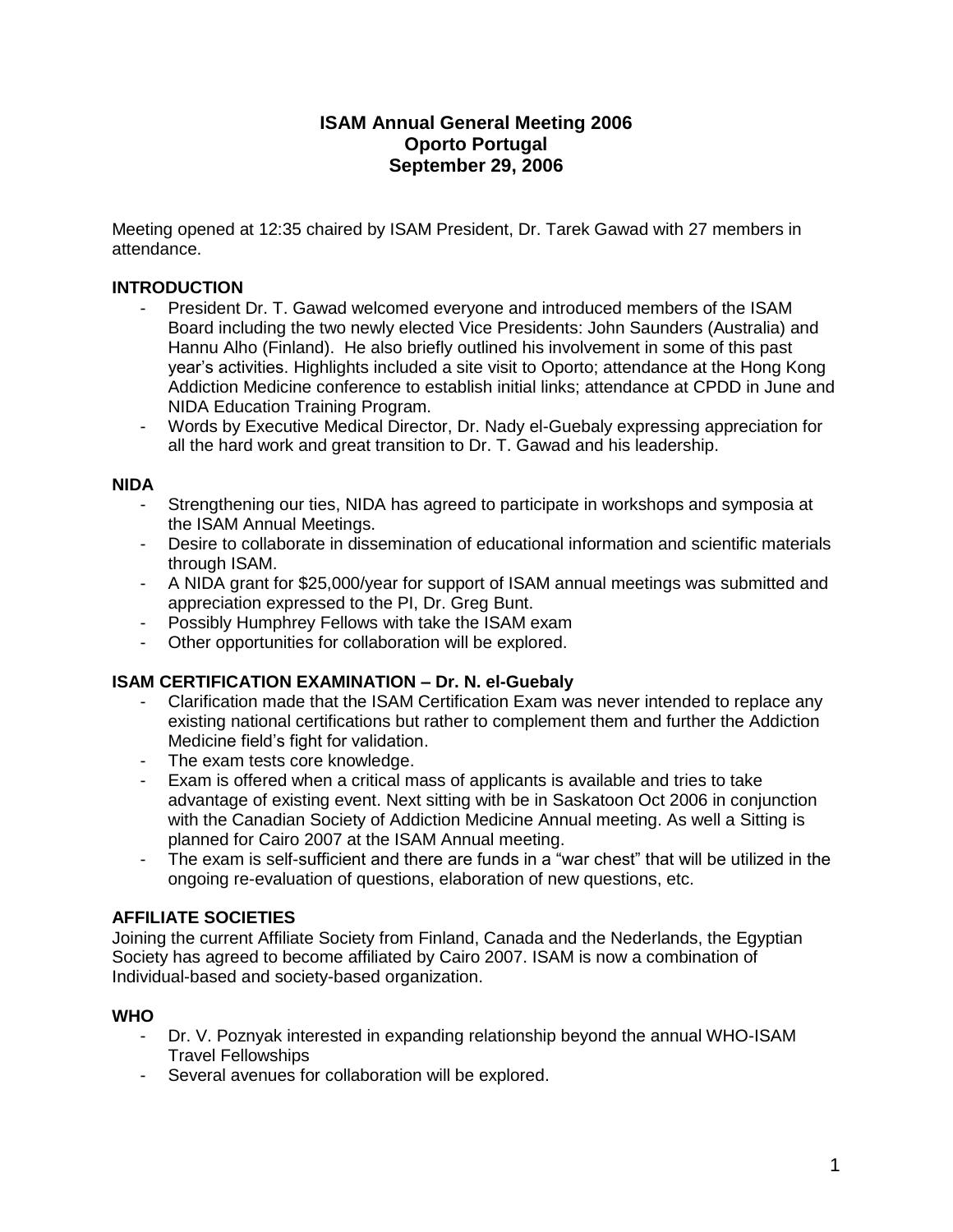## **NGO**

- ISAM has obtained NGO status with the United Nations as of July 2006 and will have an ISAM rep for meetings in Geneva, Vienna and New York.
- Thanks expressed for work done to obtain this to G. Bunt, N. el-Guebaly, M. Dorozio and P. Pueyrredon

# **ANNUAL MEETINGS**

2006: Thanks and appreciation expressed to our host and the Oporto Organizing Committee for the great conference.

Suggestions by Dr. Kaminer:

- Since last minute cancellation by speakers could jeopardize the quality of the meeting, if this happens more than once, not to accept abstracts from these individuals.
- Suggestion that the scientific program present new findings and reviews as there were very few updates in 2006.

Response:

- These issues already discussed at the ISAM Board meeting There is difficulty in collecting info for abstracts and to solidify the commitment from speakers it was decided that from Cairo onward no abstract would be accepted without the speakers being registered for the conference following the World Psychiatric Association format.
- It was also pointed out that of the speakers who were not able to show, valid medical reasons were given as well as unforeseen problems with airline cancellation of flights.

2007 Cairo, Egypt: [www.isam2007cairo.com](http://www.isam2007cairo.com/)

- Workshops will be determined<br>- Running Monday-Thursday to a
- Running Monday-Thursday to avoid conflict with Muslim or Jewish holidays

Future meetings:

| 2008 Capetown, South Africa<br>2009 Calgary, Canada | TBA (tentatively early June or Nov) led by Dr. S. Rataemane<br>Sep 22-27 |
|-----------------------------------------------------|--------------------------------------------------------------------------|
| 2010 Sydney, Australia                              | TBA                                                                      |
| 2011 Hawaii, USA                                    | TBA                                                                      |

### **JOURNAL**

- The Substance Abuse Journal will be going online in the new year and full ISAM members will be receiving an electronic copy through the ISAM Head Office.
- As well there will be two special issues in the near future.
- As Editor, Dr. Marc Galanter welcomed international submissions and articles for peerreview. [marcgalanter@nyu.edu](mailto:marcgalanter@nyu.edu)

### **WEBSITE**

- In the process of being revamped within the next 6 months.
- Thanks expressed to the Finnish Society who have offered to maintain the website, spearheaded by Dr. Hannu Alho and supported by Drs. T. Tyrfingsson, T. Gawad and C. Haasen.
- Currently there is a new email for the ISAM office: [office@isamweb.com](mailto:office@isamweb.com) which should be used for correspondence with the ISAM Head Office instead of Dr. el-Guebaly's personal email.
- The website was seen as the "Window of ISAM" and the most effective vehicle for the dissemination of information worldwide